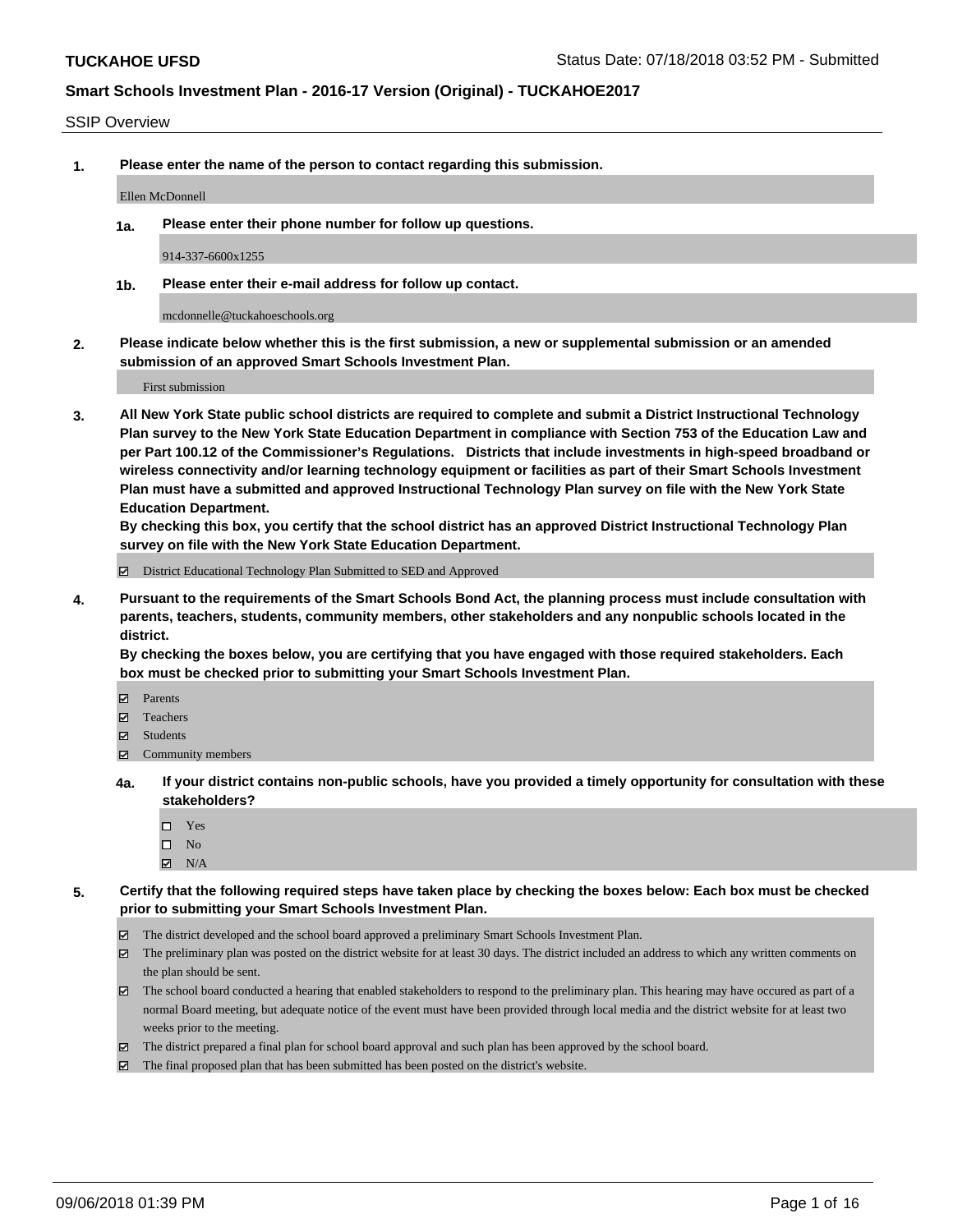SSIP Overview

**5a. Please upload the proposed Smart Schools Investment Plan (SSIP) that was posted on the district's website, along with any supporting materials. Note that this should be different than your recently submitted Educational Technology Survey. The Final SSIP, as approved by the School Board, should also be posted on the website and remain there during the course of the projects contained therein.**

Tukahoe UFSD Smart Schools Investment Plan.pdf

**5b. Enter the webpage address where the final Smart Schools Investment Plan is posted. The Plan should remain posted for the life of the included projects.**

https://www.tuckahoeschools.org/technology

**6. Please enter an estimate of the total number of students and staff that will benefit from this Smart Schools Investment Plan based on the cumulative projects submitted to date.**

1,400

**7. An LEA/School District may partner with one or more other LEA/School Districts to form a consortium to pool Smart Schools Bond Act funds for a project that meets all other Smart School Bond Act requirements. Each school district participating in the consortium will need to file an approved Smart Schools Investment Plan for the project and submit a signed Memorandum of Understanding that sets forth the details of the consortium including the roles of each respective district.**

 $\Box$  The district plans to participate in a consortium to partner with other school district(s) to implement a Smart Schools project.

### **8. Please enter the name and 6-digit SED Code for each LEA/School District participating in the Consortium.**

| Partner LEA/District | <b>ISED BEDS Code</b> |
|----------------------|-----------------------|
| (No Response)        | (No Response)         |

### **9. Please upload a signed Memorandum of Understanding with all of the participating Consortium partners.**

(No Response)

**10. Your district's Smart Schools Bond Act Allocation is:**

\$222,837

**11. Enter the budget sub-allocations by category that you are submitting for approval at this time. If you are not budgeting SSBA funds for a category, please enter 0 (zero.) If the value entered is \$0, you will not be required to complete that survey question.**

|                                       | Sub-<br>Allocations |
|---------------------------------------|---------------------|
| School Connectivity                   | 62,849              |
| Connectivity Projects for Communities | $\overline{0}$      |
| <b>Classroom Technology</b>           | 113,407             |
| Pre-Kindergarten Classrooms           | $\overline{0}$      |
| Replace Transportable Classrooms      | $\Omega$            |
| High-Tech Security Features           | 43,720              |
| Totals:                               | 219,976             |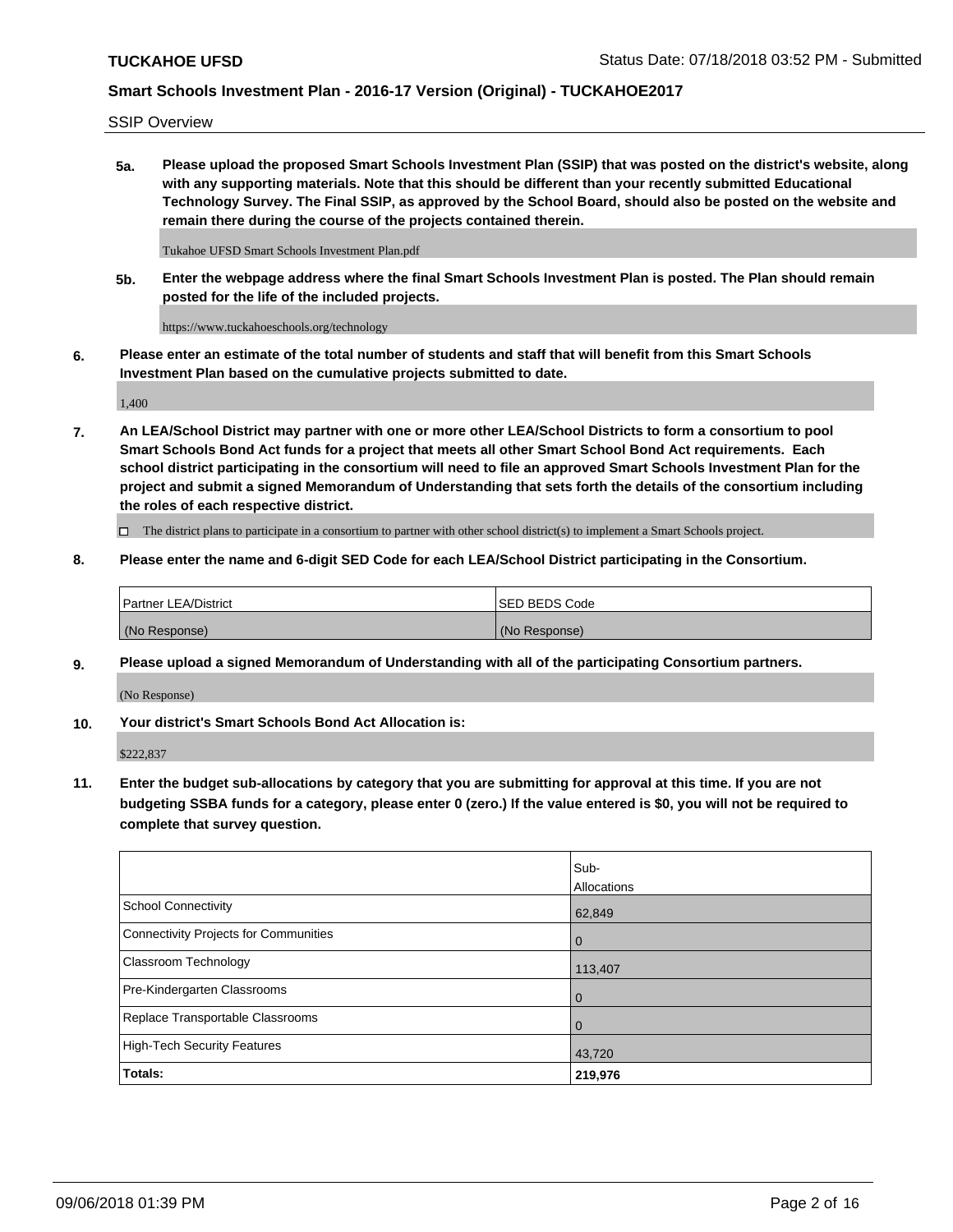School Connectivity

- **1. In order for students and faculty to receive the maximum benefit from the technology made available under the Smart Schools Bond Act, their school buildings must possess sufficient connectivity infrastructure to ensure that devices can be used during the school day. Smart Schools Investment Plans must demonstrate that:**
	- **• sufficient infrastructure that meets the Federal Communications Commission's 100 Mbps per 1,000 students standard currently exists in the buildings where new devices will be deployed, or**
	- **• is a planned use of a portion of Smart Schools Bond Act funds, or**
	- **• is under development through another funding source.**

**Smart Schools Bond Act funds used for technology infrastructure or classroom technology investments must increase the number of school buildings that meet or exceed the minimum speed standard of 100 Mbps per 1,000 students and staff within 12 months. This standard may be met on either a contracted 24/7 firm service or a "burstable" capability. If the standard is met under the burstable criteria, it must be:**

**1. Specifically codified in a service contract with a provider, and**

**2. Guaranteed to be available to all students and devices as needed, particularly during periods of high demand, such as computer-based testing (CBT) periods.**

### **Please describe how your district already meets or is planning to meet this standard within 12 months of plan submission.**

Our school district has 1228, students according to our BEDS data from 2017, making our required bandwidth 123 Mbps. Our district has contracted with the Lower Hudson Regional Information Center for our our bandwidth needs. We currently have a bandwidth of 200Mbps with burstable capabilities of up to 500Mbps. It is specifically codified in a service contract and guaranteed to be available to all students and devices as needed.

### **1a. If a district believes that it will be impossible to meet this standard within 12 months, it may apply for a waiver of this requirement, as described on the Smart Schools website. The waiver must be filed and approved by SED prior to submitting this survey.**

 $\Box$  By checking this box, you are certifying that the school district has an approved waiver of this requirement on file with the New York State Education Department.

#### **2. Connectivity Speed Calculator (Required)**

|                         | Number of<br>Students | Multiply by<br>100 Kbps | to Convert to           | Divide by 1000 Current Speed Expected<br>lin Mb | Speed to be                           | Expected Date<br>When |
|-------------------------|-----------------------|-------------------------|-------------------------|-------------------------------------------------|---------------------------------------|-----------------------|
|                         |                       |                         | Required<br>Speed in Mb |                                                 | Attained Within Required<br>12 Months | Speed Will be         |
|                         |                       |                         |                         |                                                 |                                       | Met                   |
| <b>Calculated Speed</b> | 1,228                 | 122,800                 | 123                     | 200                                             | 200                                   | currently met         |

### **3. Describe how you intend to use Smart Schools Bond Act funds for high-speed broadband and/or wireless connectivity projects in school buildings.**

We intend to use this portion of the Smart Schools Bond Act funds to replace our district wide server.

**4. Describe the linkage between the district's District Instructional Technology Plan and the proposed projects. (There should be a link between your response to this question and your response to Question 1 in Part E. Curriculum and Instruction "What are the district's plans to use digital connectivity and technology to improve teaching and learning?)**

The replacement of our server will allow for better utilization of our new interactive whiteboards, the replacement of which is listed in our Instructional Technology Plan Part E. In addition, the new server will provide a more robust infrastructure for both our wired and wireless network.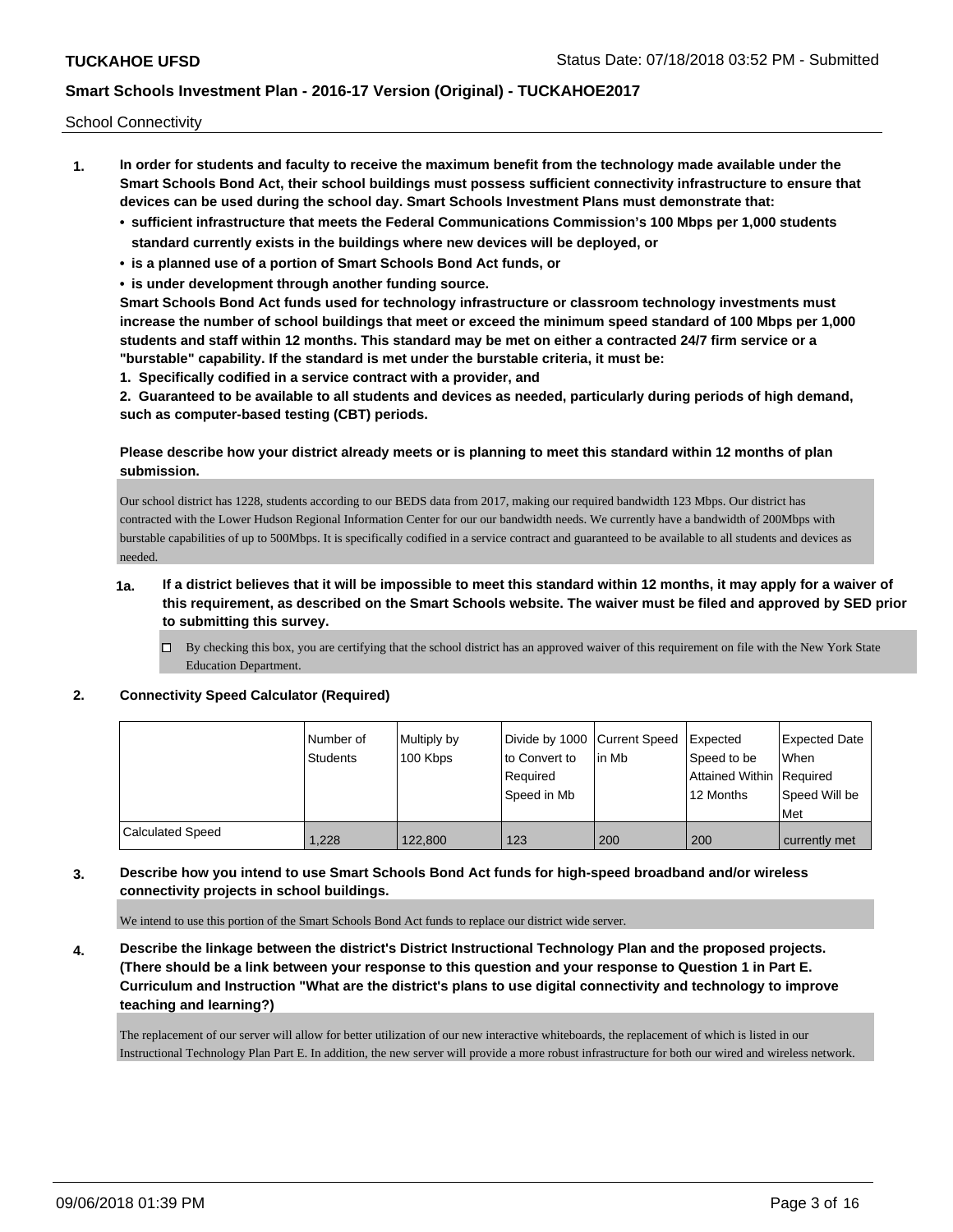School Connectivity

**5. If the district wishes to have students and staff access the Internet from wireless devices within the school building, or in close proximity to it, it must first ensure that it has a robust Wi-Fi network in place that has sufficient bandwidth to meet user demand.**

**Please describe how you have quantified this demand and how you plan to meet this demand.**

We currently use a wireless network throughout our district with 1:1 devices for our students. We have reviewed our data usage and since September 2016 it has a peak usage of 101 Mb, for which we have sufficient bandwidth.

**6. As indicated on Page 5 of the guidance, the Office of Facilities Planning will have to conduct a preliminary review of all capital projects, including connectivity projects.**

**Please indicate on a separate row each project number given to you by the Office of Facilities Planning.**

Project Number 66-03-02-03-7-999-BA1

**7. Certain high-tech security and connectivity infrastructure projects may be eligible for an expedited review process as determined by the Office of Facilities Planning.**

**Was your project deemed eligible for streamlined review?**

Yes

**7a. Districts that choose the Streamlined Review Process will be required to certify that they have reviewed all installations with their licensed architect or engineer of record and provide that person's name and license number. The licensed professional must review the products and proposed method of installation prior to implementation and review the work during and after completion in order to affirm that the work was codecompliant, if requested.**

I certify that I have reviewed all installations with a licensed architect or engineer of record.

**8. Include the name and license number of the architect or engineer of record.**

| Name                                       | License Number |
|--------------------------------------------|----------------|
| <b>KG&amp;D Architects (Russ Davidson)</b> | 198851         |

**9. If you are submitting an allocation for School Connectivity complete this table.**

**Note that the calculated Total at the bottom of the table must equal the Total allocation for this category that you entered in the SSIP Overview overall budget.** 

|                                                   | Sub-          |
|---------------------------------------------------|---------------|
|                                                   | Allocation    |
| Network/Access Costs                              | 62,849        |
| Outside Plant Costs                               | (No Response) |
| <b>School Internal Connections and Components</b> | (No Response) |
| <b>Professional Services</b>                      | (No Response) |
| Testing                                           | (No Response) |
| <b>Other Upfront Costs</b>                        | (No Response) |
| <b>Other Costs</b>                                | (No Response) |
| Totals:                                           | 62,849        |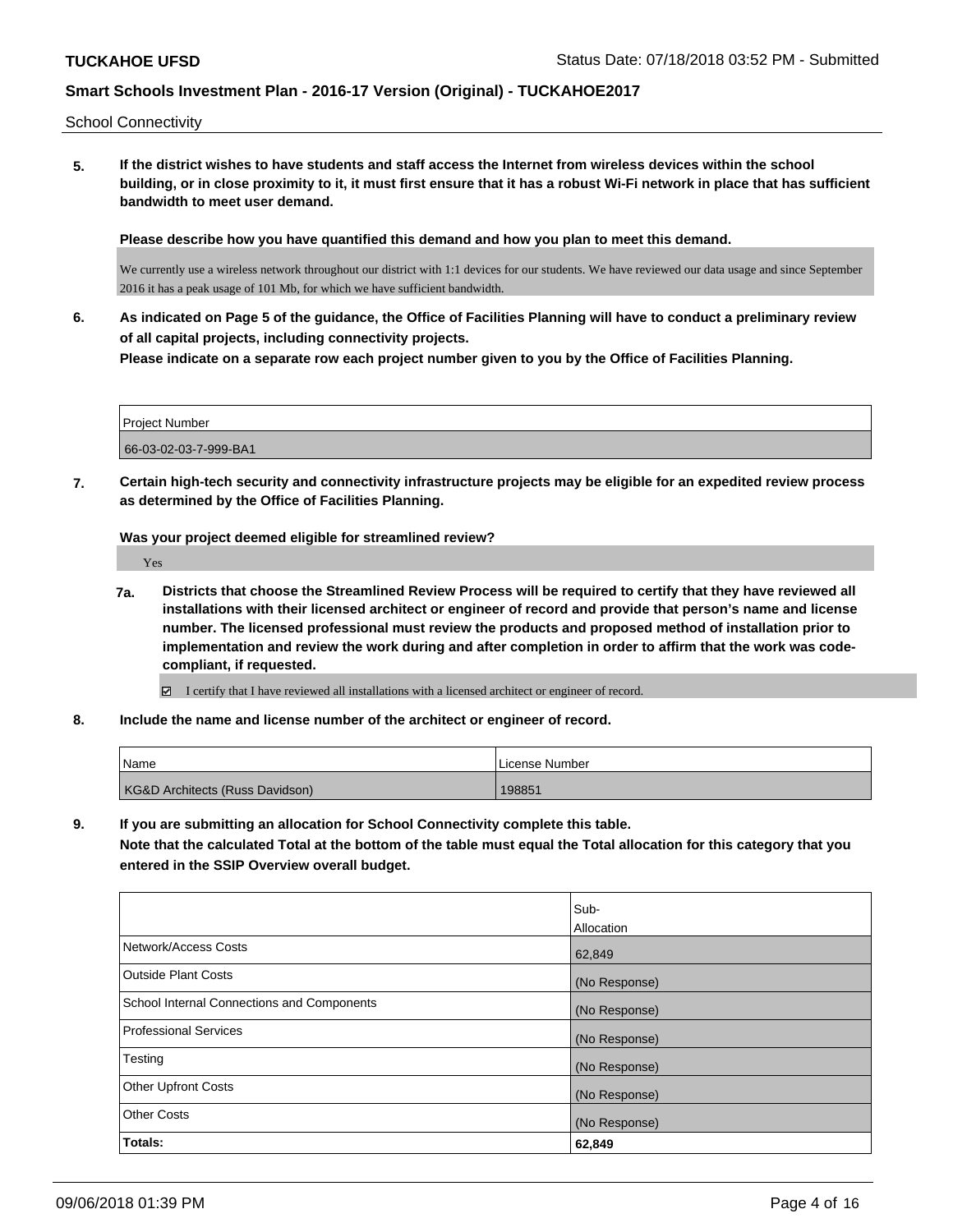School Connectivity

**10. Please detail the type, quantity, per unit cost and total cost of the eligible items under each sub-category. This is especially important for any expenditures listed under the "Other" category. All expenditures must be eligible for tax-exempt financing to be reimbursed through the SSBA. Sufficient detail must be provided so that we can verify this is the case. If you have any questions, please contact us directly through smartschools@nysed.gov. NOTE: Wireless Access Points should be included in this category, not under Classroom Educational Technology, except those that will be loaned/purchased for nonpublic schools. Add rows under each sub-category for additional items, as needed.**

| Select the allowable expenditure | Item to be purchased                                                                  | Quantity | Cost per Item | <b>Total Cost</b> |
|----------------------------------|---------------------------------------------------------------------------------------|----------|---------------|-------------------|
| type.                            |                                                                                       |          |               |                   |
| Repeat to add another item under |                                                                                       |          |               |                   |
| each type.                       |                                                                                       |          |               |                   |
| Network/Access Costs             | Dell Poweredge VRTX, 30.0 TB                                                          |          | 32,891        | 32,891            |
| Network/Access Costs             | Install Dell VRTX/SAN VMWare and 4<br>servers                                         |          | 14,800        | 14.800            |
| Network/Access Costs             | Configure both wireless and closet<br>switches to new active directory<br>environment |          | 3,885         | 3,885             |
| Network/Access Costs             | Build and implement new scripts                                                       |          | 9,065         | 9,065             |
| Network/Access Costs             | Dell Smart UPS X 3000VA RT 100-<br>127v, LCD with Network Card                        |          | 1,530         | 1,530             |
| Network/Access Costs             | <b>External Battery</b>                                                               |          | 678           | 678               |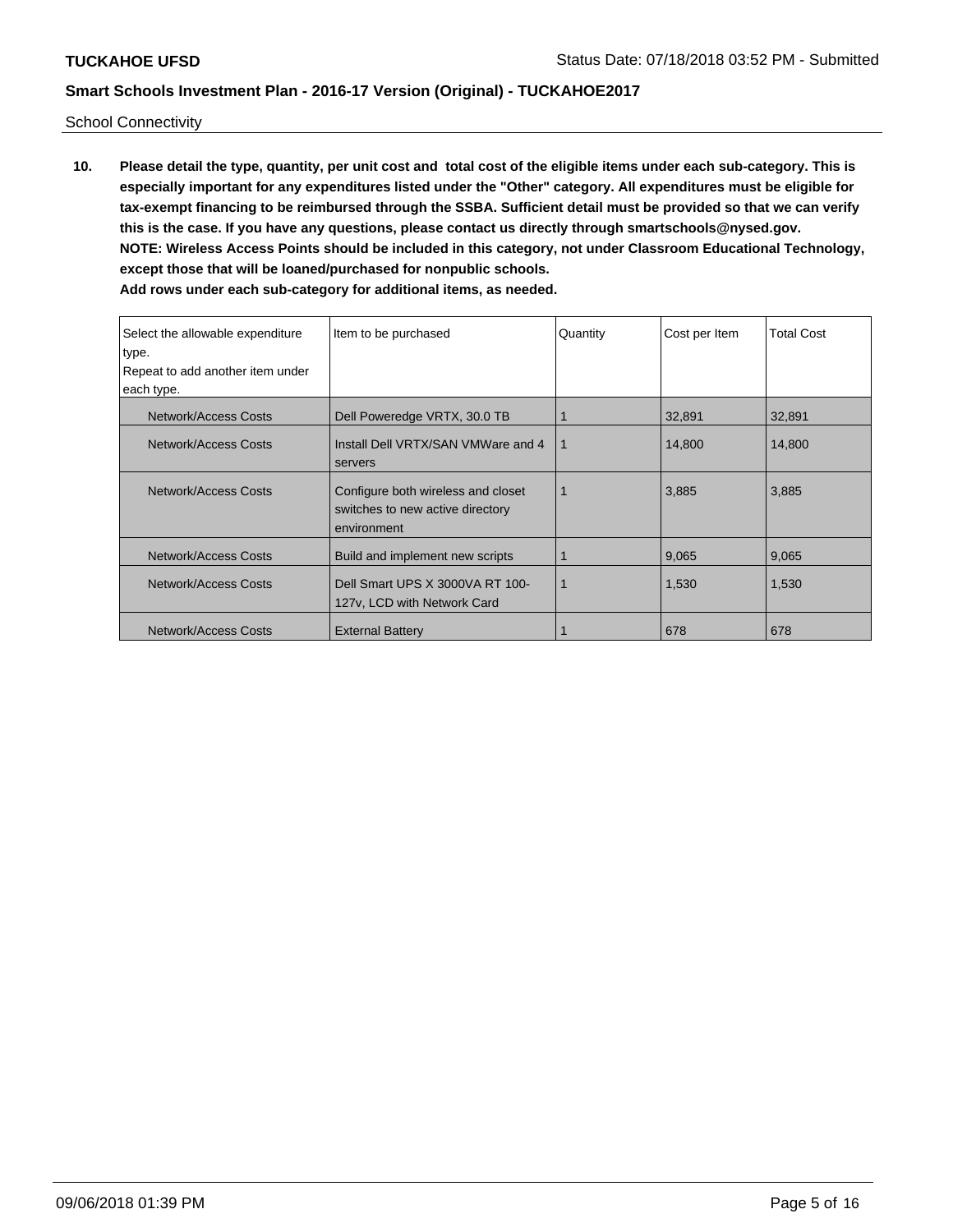Community Connectivity (Broadband and Wireless)

**1. Describe how you intend to use Smart Schools Bond Act funds for high-speed broadband and/or wireless connectivity projects in the community.**

(No Response)

**2. Please describe how the proposed project(s) will promote student achievement and increase student and/or staff access to the Internet in a manner that enhances student learning and/or instruction outside of the school day and/or school building.**

(No Response)

**3. Community connectivity projects must comply with all the necessary local building codes and regulations (building and related permits are not required prior to plan submission).**

 $\Box$  I certify that we will comply with all the necessary local building codes and regulations.

**4. Please describe the physical location of the proposed investment.**

(No Response)

**5. Please provide the initial list of partners participating in the Community Connectivity Broadband Project, along with their Federal Tax Identification (Employer Identification) number.**

| <b>Project Partners</b> | Federal ID#   |
|-------------------------|---------------|
| (No Response)           | (No Response) |

**6. If you are submitting an allocation for Community Connectivity, complete this table.**

**Note that the calculated Total at the bottom of the table must equal the Total allocation for this category that you entered in the SSIP Overview overall budget.**

|                                    | Sub-Allocation |
|------------------------------------|----------------|
| Network/Access Costs               | (No Response)  |
| <b>Outside Plant Costs</b>         | (No Response)  |
| <b>Tower Costs</b>                 | (No Response)  |
| <b>Customer Premises Equipment</b> | (No Response)  |
| <b>Professional Services</b>       | (No Response)  |
| Testing                            | (No Response)  |
| <b>Other Upfront Costs</b>         | (No Response)  |
| <b>Other Costs</b>                 | (No Response)  |
| Totals:                            | 0              |

**7. Please detail the type, quantity, per unit cost and total cost of the eligible items under each sub-category. This is especially important for any expenditures listed under the "Other" category. All expenditures must be capital-bond eligible to be reimbursed through the SSBA. If you have any questions, please contact us directly through smartschools@nysed.gov.**

| Select the allowable expenditure | Item to be purchased | Quantity      | Cost per Item | <b>Total Cost</b> |
|----------------------------------|----------------------|---------------|---------------|-------------------|
| type.                            |                      |               |               |                   |
| Repeat to add another item under |                      |               |               |                   |
| each type.                       |                      |               |               |                   |
| (No Response)                    | (No Response)        | (No Response) | (No Response) | (No Response)     |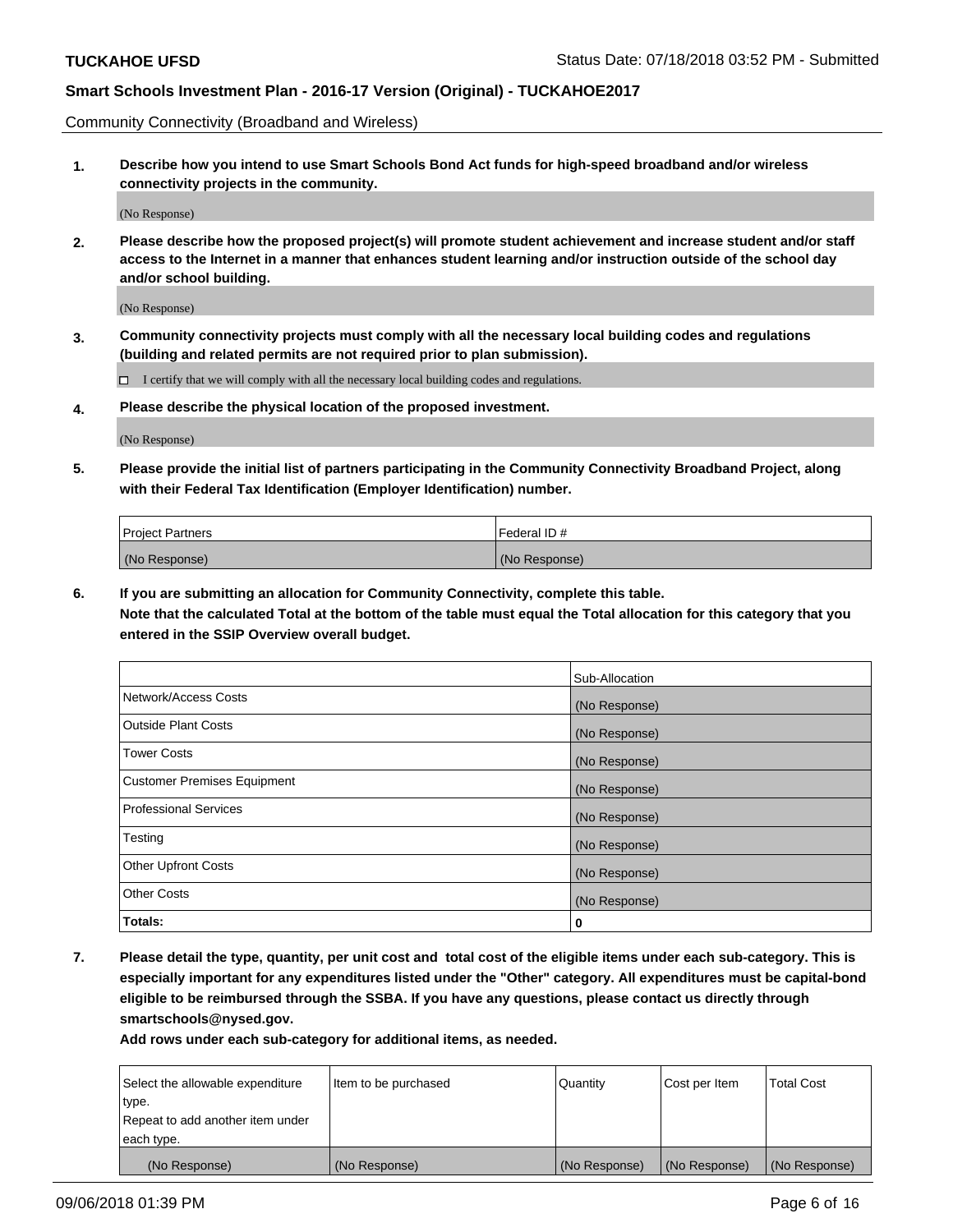#### Classroom Learning Technology

**1. In order for students and faculty to receive the maximum benefit from the technology made available under the Smart Schools Bond Act, their school buildings must possess sufficient connectivity infrastructure to ensure that devices can be used during the school day. Smart Schools Investment Plans must demonstrate that sufficient infrastructure that meets the Federal Communications Commission's 100 Mbps per 1,000 students standard currently exists in the buildings where new devices will be deployed, or is a planned use of a portion of Smart Schools Bond Act funds, or is under development through another funding source. Smart Schools Bond Act funds used for technology infrastructure or classroom technology investments must increase the number of school buildings that meet or exceed the minimum speed standard of 100 Mbps per 1,000 students and staff within 12 months. This standard may be met on either a contracted 24/7 firm service or a "burstable" capability. If the standard is met under the burstable criteria, it must be:**

**1. Specifically codified in a service contract with a provider, and**

**2. Guaranteed to be available to all students and devices as needed, particularly during periods of high demand, such as computer-based testing (CBT) periods.**

**Please describe how your district already meets or is planning to meet this standard within 12 months of plan submission.**

Our school district has 1,228 students according to our BEDS data from 2017, making our required bandwidth 123 Mbps. Our district has contracted with the Lower Hudson Regional Information Center for our our bandwidth needs. We currently have a bandwidth of 200Mbps with burstable capabilities of up to 500Mbps. It is specifically codified in a service contract and guaranteed to be available to all students and devices as needed.

- **1a. If a district believes that it will be impossible to meet this standard within 12 months, it may apply for a waiver of this requirement, as described on the Smart Schools website. The waiver must be filed and approved by SED prior to submitting this survey.**
	- □ By checking this box, you are certifying that the school district has an approved waiver of this requirement on file with the New York State Education Department.

#### **2. Connectivity Speed Calculator (Required)**

|                  | Number of<br><b>Students</b> | Multiply by<br>100 Kbps | Divide by 1000 Current Speed<br>to Convert to<br>l Reauired<br>Speed in Mb | lin Mb | Expected<br>Speed to be<br>Attained Within   Required<br>12 Months | <b>Expected Date</b><br>When<br>Speed Will be<br>l Met |
|------------------|------------------------------|-------------------------|----------------------------------------------------------------------------|--------|--------------------------------------------------------------------|--------------------------------------------------------|
| Calculated Speed | 1,228                        | 122,800                 | 123                                                                        | 200    | 200                                                                | currently met                                          |

**3. If the district wishes to have students and staff access the Internet from wireless devices within the school building, or in close proximity to it, it must first ensure that it has a robust Wi-Fi network in place that has sufficient bandwidth to meet user demand.**

**Please describe how you have quantified this demand and how you plan to meet this demand.**

We currently use a wireless network throughout our district with 1:1 devices for our students. We have reviewed our data usage and since September 2016 it has a peak usage of 101 Mb, for which we have sufficient bandwidth.

**4. All New York State public school districts are required to complete and submit an Instructional Technology Plan survey to the New York State Education Department in compliance with Section 753 of the Education Law and per Part 100.12 of the Commissioner's Regulations.**

**Districts that include educational technology purchases as part of their Smart Schools Investment Plan must have a submitted and approved Instructional Technology Plan survey on file with the New York State Education Department.**

By checking this box, you are certifying that the school district has an approved Instructional Technology Plan survey on file with the New York State Education Department.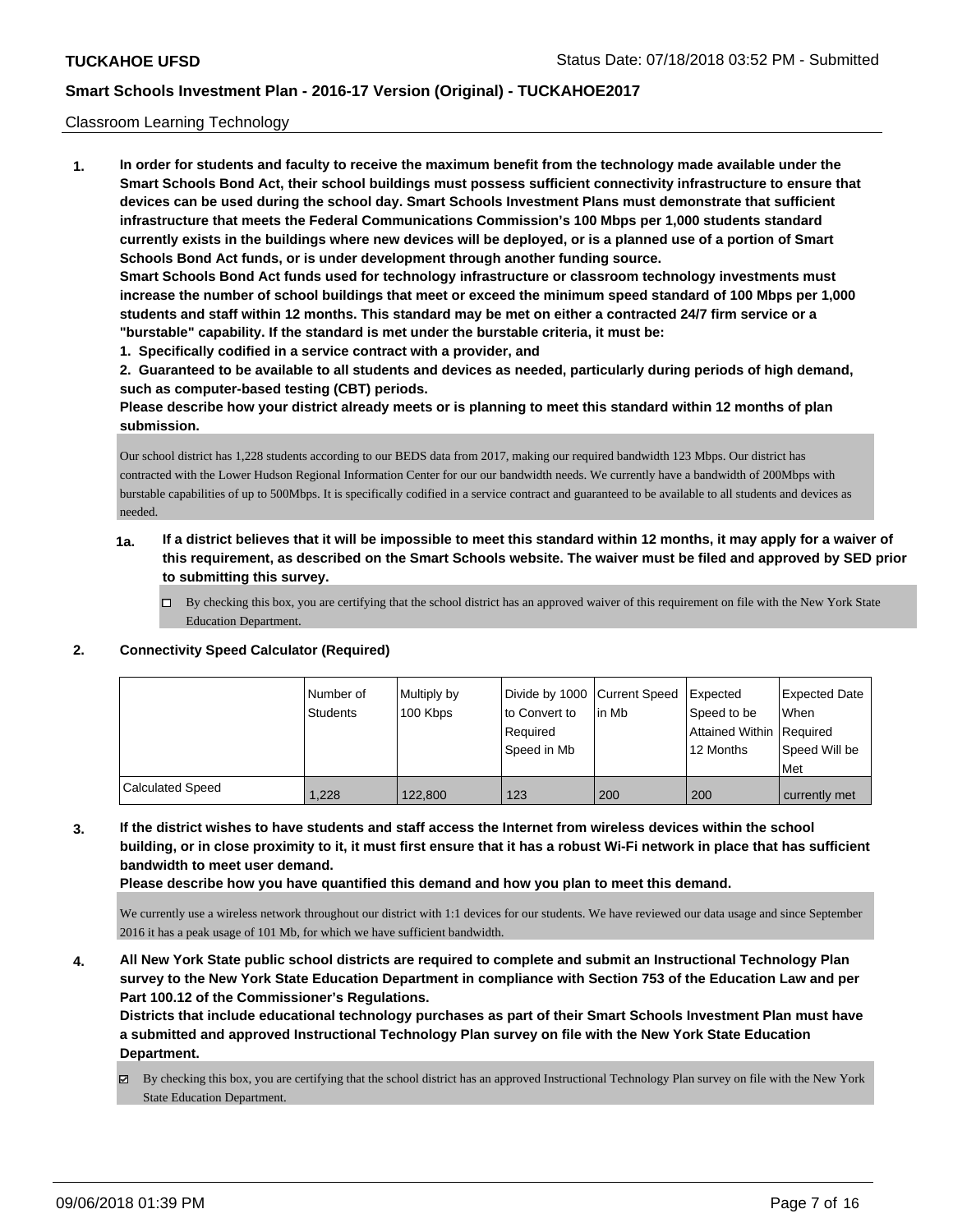#### Classroom Learning Technology

**5. Describe the devices you intend to purchase and their compatibility with existing or planned platforms or systems. Specifically address the adequacy of each facility's electrical, HVAC and other infrastructure necessary to install and support the operation of the planned technology.**

We currently have SMART Boards in all of our instructional classrooms. The devices we intend to purchase will replace these already existing boards, using existing facility's infrastructure.

- **6. Describe how the proposed technology purchases will:**
	- **> enhance differentiated instruction;**
	- **> expand student learning inside and outside the classroom;**
	- **> benefit students with disabilities and English language learners; and**
	- **> contribute to the reduction of other learning gaps that have been identified within the district.**

**The expectation is that districts will place a priority on addressing the needs of students who struggle to succeed in a rigorous curriculum. Responses in this section should specifically address this concern and align with the district's Instructional Technology Plan (in particular Question 2 of E. Curriculum and Instruction: "Does the district's instructional technology plan address the needs of students with disabilities to ensure equitable access to instruction, materials and assessments?" and Question 3 of the same section: "Does the district's instructional technology plan address the provision of assistive technology specifically for students with disabilities to ensure access to and participation in the general curriculum?"**

By purchasing new interactive whiteboards, we will be able to increase the access to new technologies in the classroom. Currently, our SMART Boards only allow for one point of touch at a time, but new interactive whiteboards allow for more than one, allowing students to interact with the material in a more collegial and real time fashion. All students, including those with disabilities and English language learners, will benefit from this upgraded technology. Specifically, our students with disabilities will have more options for display with newer technology to more easily customize the visual display to meet their needs. English Language Learners will be able to work side by side with their English speaking peers as two can write at once in more than one language. All students, including our general education students, will benefit form higher resolution, better images, and less lighting bleed from alternative sources. This updated hardware will provide students with enhanced virtual field trips, higher resolution use of WeVideo and presentations with 3-D mapping using Quiver.

**7. Where appropriate, describe how the proposed technology purchases will enhance ongoing communication with parents and other stakeholders and help the district facilitate technology-based regional partnerships, including distance learning and other efforts.**

With these new interactive whiteboards, teachers will be able to have better distance learning opportunities, such as with the Buffalo Zoo, which we cannot go visit, but can welcome into our classrooms virtually with the new technology. We also intend to explore other partnerships with organizations around the country as we find them. In addition, interactive whiteboards allow our teachers to save all of the class notes and share them with parents, improving the communication and partnership for student learning.

**8. Describe the district's plan to provide professional development to ensure that administrators, teachers and staff can employ the technology purchased to enhance instruction successfully.**

**Note: This response should be aligned and expanded upon in accordance with your district's response to Question 1 of F. Professional Development of your Instructional Technology Plan: "Please provide a summary of professional development offered to teachers and staff, for the time period covered by this plan, to support technology to enhance teaching and learning. Please include topics, audience and method of delivery within your summary."**

We utilize a peer tech coach model of technology staff development, so as new interactive whiteboards are installed, teachers will be able to book a peer tech coach for individual tutorials and lessons on how to use the new technology. Topics will include the new features of the board and how to utilize its new features to enhance student learning.

- **9. Districts must contact the SUNY/CUNY teacher preparation program that supplies the largest number of the district's new teachers to request advice on innovative uses and best practices at the intersection of pedagogy and educational technology.**
	- By checking this box, you certify that you have contacted the SUNY/CUNY teacher preparation program that supplies the largest number of your new teachers to request advice on these issues.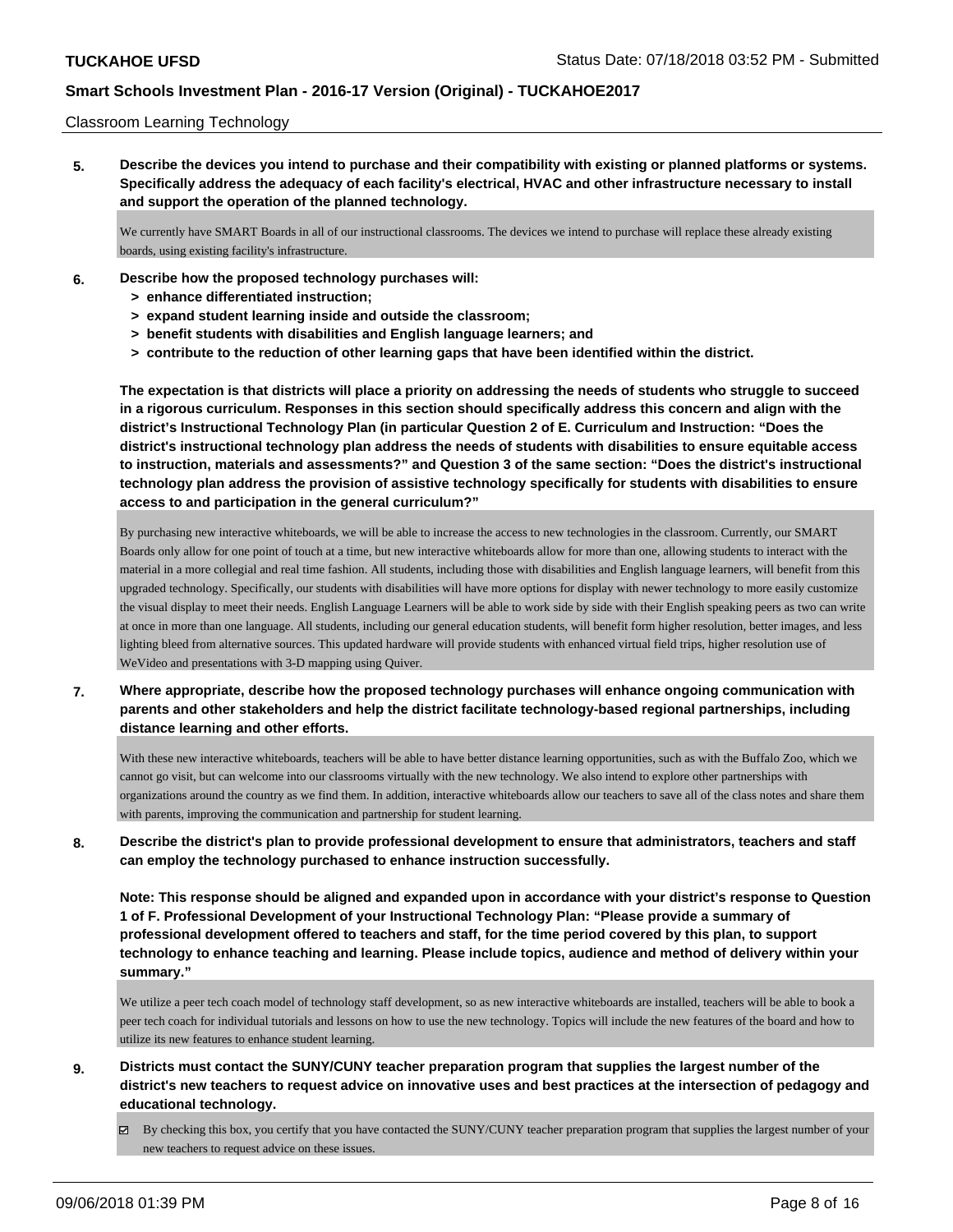Classroom Learning Technology

**9a. Please enter the name of the SUNY or CUNY Institution that you contacted.**

Binghamton University

**9b. Enter the primary Institution phone number.**

6077772070

**9c. Enter the name of the contact person with whom you consulted and/or will be collaborating with on innovative uses of technology and best practices.**

Dr. Susan Strehle

**10. A district whose Smart Schools Investment Plan proposes the purchase of technology devices and other hardware must account for nonpublic schools in the district.**

**Are there nonpublic schools within your school district?**

Yes

- $\boxtimes$  No
- **11. Nonpublic Classroom Technology Loan Calculator**

**The Smart Schools Bond Act provides that any Classroom Learning Technology purchases made using Smart Schools funds shall be lent, upon request, to nonpublic schools in the district. However, no school district shall be required to loan technology in amounts greater than the total obtained and spent on technology pursuant to the Smart Schools Bond Act and the value of such loan may not exceed the total of \$250 multiplied by the nonpublic school enrollment in the base year at the time of enactment.**

**See:**

**http://www.p12.nysed.gov/mgtserv/smart\_schools/docs/Smart\_Schools\_Bond\_Act\_Guidance\_04.27.15\_Final.pdf.**

|                                       | 1. Classroom<br>Technology<br>Sub-allocation | l 2. Public<br>l Enrollment<br>$(2014 - 15)$ | l 3. Nonpublic<br>Enrollment<br>(2014-15) | 4. Sum of<br>Public and<br>l Nonpublic<br>Enrollment                                          | 15. Total Per<br>Pupil Sub-<br>allocation | l 6. Total<br>  Nonpublic Loan  <br>Amount |
|---------------------------------------|----------------------------------------------|----------------------------------------------|-------------------------------------------|-----------------------------------------------------------------------------------------------|-------------------------------------------|--------------------------------------------|
| Calculated Nonpublic Loan<br>l Amount |                                              |                                              |                                           | (No Response)   (No Response)   (No Response)   (No Response)   (No Response)   (No Response) |                                           |                                            |

**12. To ensure the sustainability of technology purchases made with Smart Schools funds, districts must demonstrate a long-term plan to maintain and replace technology purchases supported by Smart Schools Bond Act funds. This sustainability plan shall demonstrate a district's capacity to support recurring costs of use that are ineligible for Smart Schools Bond Act funding such as device maintenance, technical support, Internet and wireless fees, maintenance of hotspots, staff professional development, building maintenance and the replacement of incidental items. Further, such a sustainability plan shall include a long-term plan for the replacement of purchased devices and equipment at the end of their useful life with other funding sources.**

By checking this box, you certify that the district has a sustainability plan as described above.

**13. Districts must ensure that devices purchased with Smart Schools Bond funds will be distributed, prepared for use, maintained and supported appropriately. Districts must maintain detailed device inventories in accordance with generally accepted accounting principles.**

By checking this box, you certify that the district has a distribution and inventory management plan and system in place.

**14. If you are submitting an allocation for Classroom Learning Technology complete this table.**

**Note that the calculated Total at the bottom of the table must equal the Total allocation for this category that you entered in the SSIP Overview overall budget.**

|                         | Sub-Allocation |
|-------------------------|----------------|
| Interactive Whiteboards | 113,407        |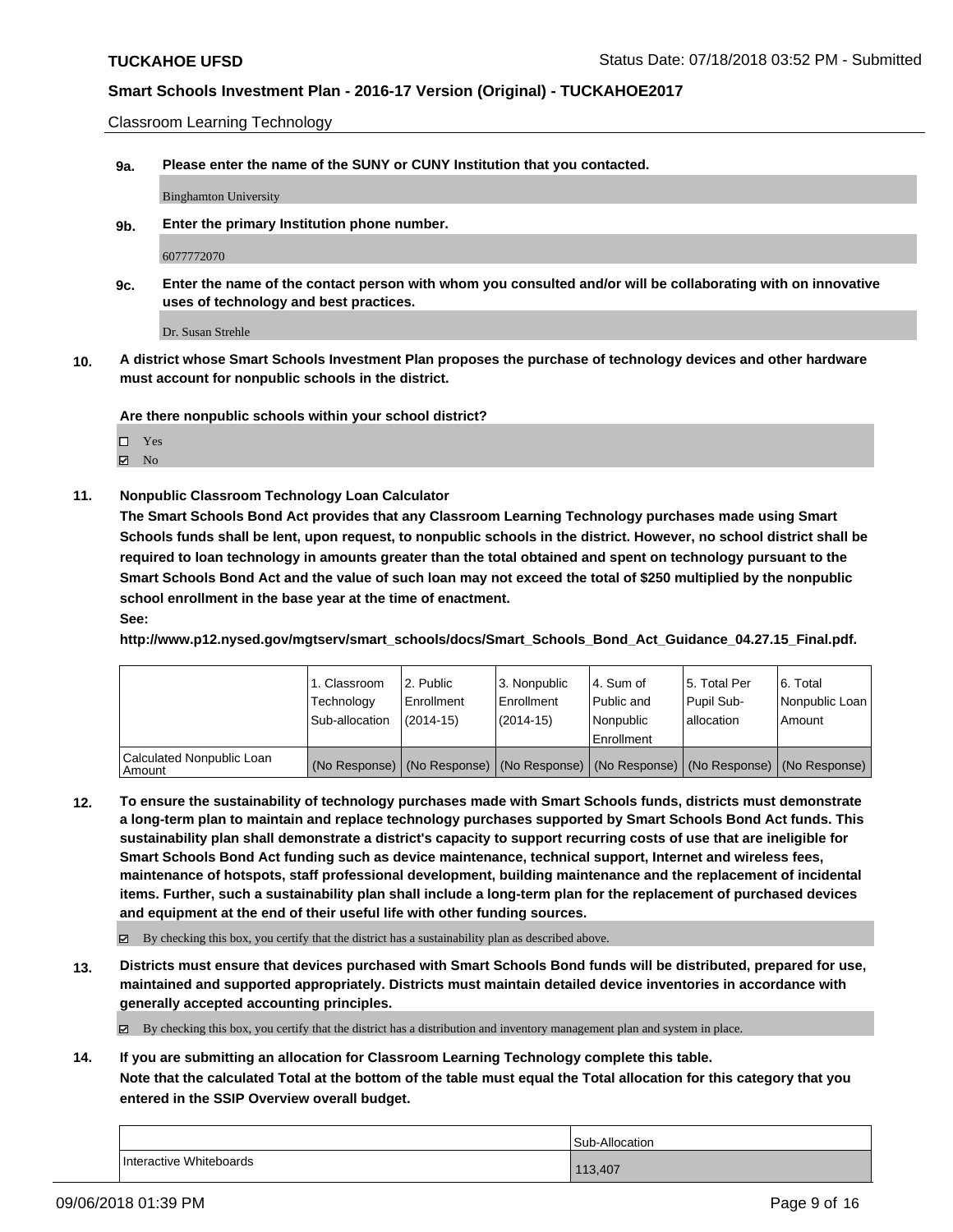Classroom Learning Technology

|                         | Sub-Allocation |
|-------------------------|----------------|
| Computer Servers        | (No Response)  |
| Desktop Computers       | (No Response)  |
| <b>Laptop Computers</b> | (No Response)  |
| <b>Tablet Computers</b> | (No Response)  |
| <b>Other Costs</b>      | (No Response)  |
| Totals:                 | 113,407        |

**15. Please detail the type, quantity, per unit cost and total cost of the eligible items under each sub-category. This is especially important for any expenditures listed under the "Other" category. All expenditures must be capital-bond eligible to be reimbursed through the SSBA. If you have any questions, please contact us directly through smartschools@nysed.gov.**

**Please specify in the "Item to be Purchased" field which specific expenditures and items are planned to meet the district's nonpublic loan requirement, if applicable.**

**NOTE: Wireless Access Points that will be loaned/purchased for nonpublic schools should ONLY be included in this category, not under School Connectivity, where public school districts would list them.**

| Select the allowable expenditure | Iltem to be Purchased                                           | Quantity | Cost per Item | <b>Total Cost</b> |
|----------------------------------|-----------------------------------------------------------------|----------|---------------|-------------------|
| type.                            |                                                                 |          |               |                   |
| Repeat to add another item under |                                                                 |          |               |                   |
| each type.                       |                                                                 |          |               |                   |
| Interactive Whiteboards          | 65 inch 6065-V2 Series SMART Board 17<br>interactive Flat Panel |          | 6.671         | 113.407           |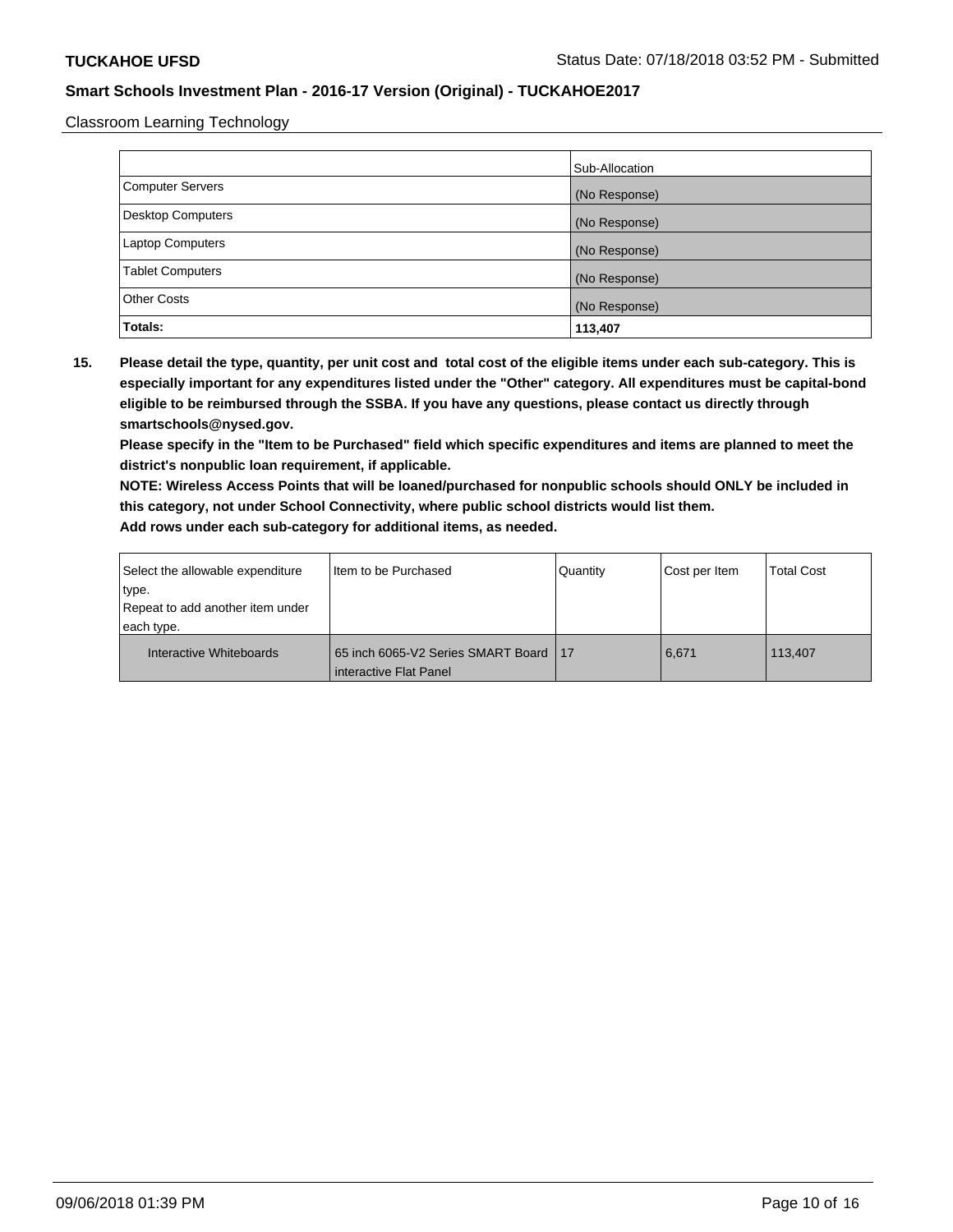#### Pre-Kindergarten Classrooms

**1. Provide information regarding how and where the district is currently serving pre-kindergarten students and justify the need for additional space with enrollment projections over 3 years.**

(No Response)

- **2. Describe the district's plan to construct, enhance or modernize education facilities to accommodate prekindergarten programs. Such plans must include:**
	- **Specific descriptions of what the district intends to do to each space;**
	- **An affirmation that pre-kindergarten classrooms will contain a minimum of 900 square feet per classroom;**
	- **The number of classrooms involved;**
	- **The approximate construction costs per classroom; and**
	- **Confirmation that the space is district-owned or has a long-term lease that exceeds the probable useful life of the improvements.**

(No Response)

**3. Smart Schools Bond Act funds may only be used for capital construction costs. Describe the type and amount of additional funds that will be required to support ineligible ongoing costs (e.g. instruction, supplies) associated with any additional pre-kindergarten classrooms that the district plans to add.**

(No Response)

**4. All plans and specifications for the erection, repair, enlargement or remodeling of school buildings in any public school district in the State must be reviewed and approved by the Commissioner. Districts that plan capital projects using their Smart Schools Bond Act funds will undergo a Preliminary Review Process by the Office of Facilities Planning.**

**Please indicate on a separate row each project number given to you by the Office of Facilities Planning.**

| Project Number |  |
|----------------|--|
| (No Response)  |  |
|                |  |

**5. If you have made an allocation for Pre-Kindergarten Classrooms, complete this table.**

**Note that the calculated Total at the bottom of the table must equal the Total allocation for this category that you entered in the SSIP Overview overall budget.**

|                                          | Sub-Allocation |
|------------------------------------------|----------------|
| Construct Pre-K Classrooms               | (No Response)  |
| Enhance/Modernize Educational Facilities | (No Response)  |
| <b>Other Costs</b>                       | (No Response)  |
| Totals:                                  | 0              |

**6. Please detail the type, quantity, per unit cost and total cost of the eligible items under each sub-category. This is especially important for any expenditures listed under the "Other" category. All expenditures must be capital-bond eligible to be reimbursed through the SSBA. If you have any questions, please contact us directly through smartschools@nysed.gov.**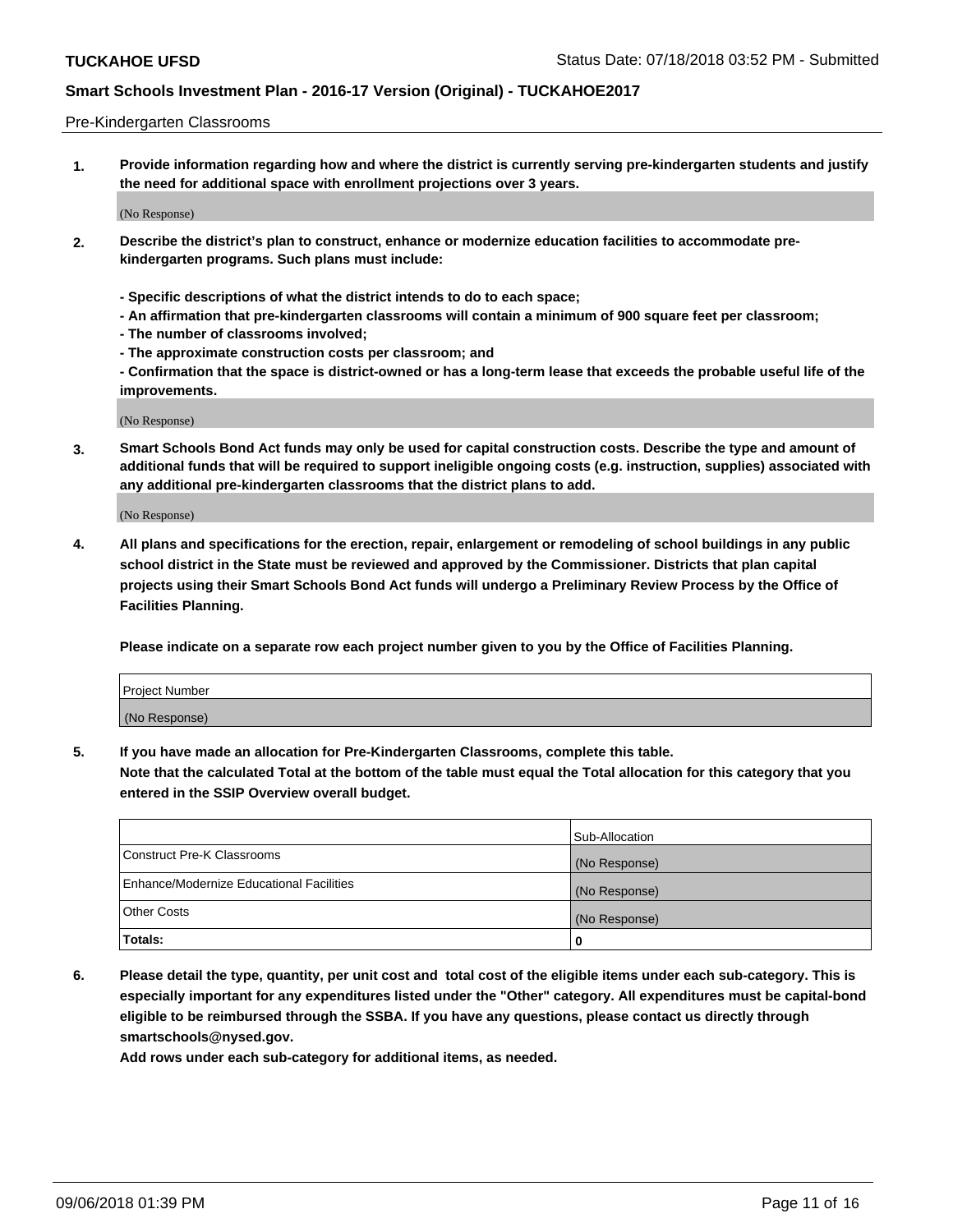Pre-Kindergarten Classrooms

| Select the allowable expenditure | Item to be purchased | Quantity      | Cost per Item | <b>Total Cost</b> |
|----------------------------------|----------------------|---------------|---------------|-------------------|
| type.                            |                      |               |               |                   |
| Repeat to add another item under |                      |               |               |                   |
| each type.                       |                      |               |               |                   |
| (No Response)                    | (No Response)        | (No Response) | (No Response) | (No Response)     |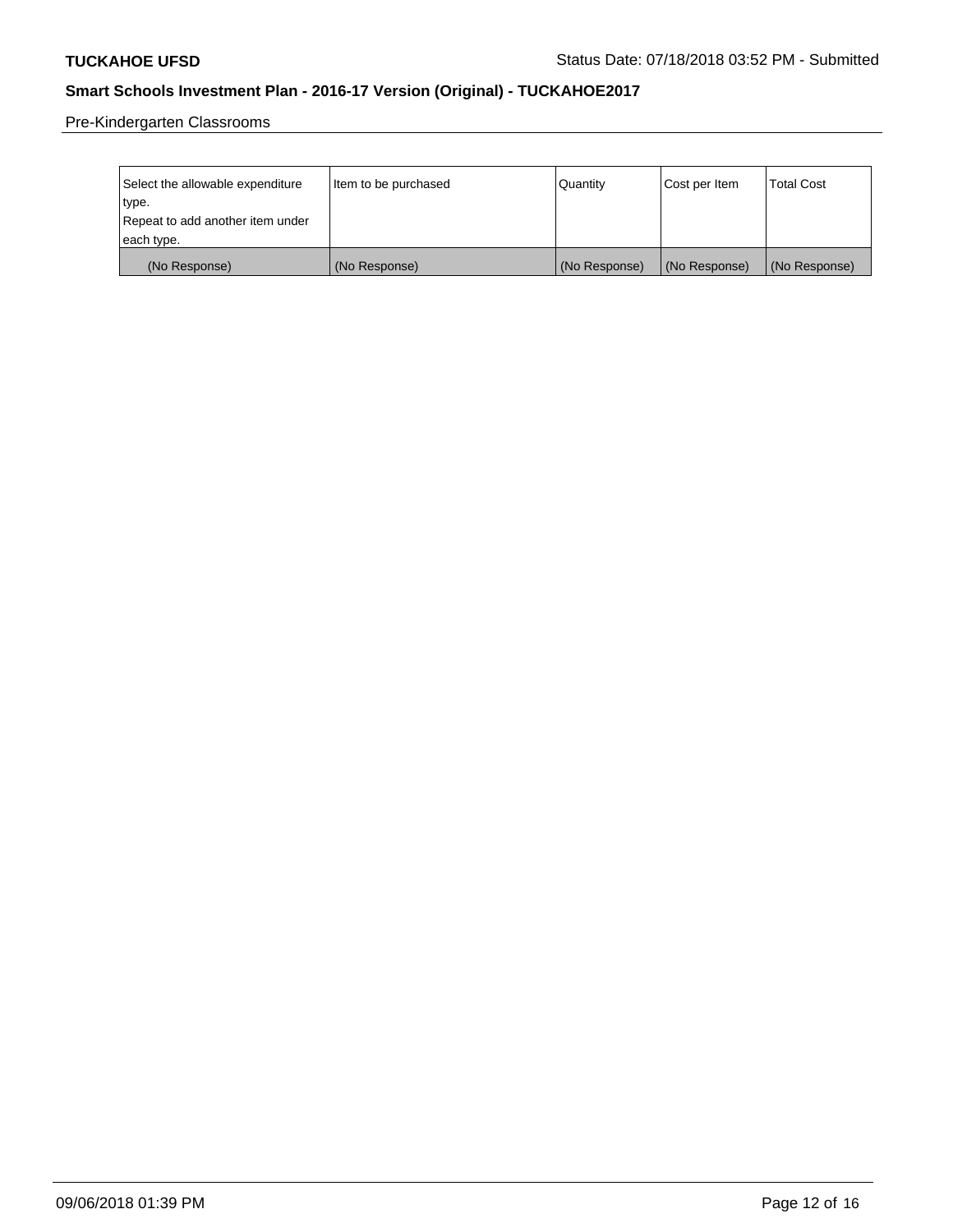Replace Transportable Classrooms

**1. Describe the district's plan to construct, enhance or modernize education facilities to provide high-quality instructional space by replacing transportable classrooms.**

(No Response)

**2. All plans and specifications for the erection, repair, enlargement or remodeling of school buildings in any public school district in the State must be reviewed and approved by the Commissioner. Districts that plan capital projects using their Smart Schools Bond Act funds will undergo a Preliminary Review Process by the Office of Facilities Planning.**

**Please indicate on a separate row each project number given to you by the Office of Facilities Planning.**

| Project Number |  |
|----------------|--|
|                |  |
| (No Response)  |  |

**3. For large projects that seek to blend Smart Schools Bond Act dollars with other funds, please note that Smart Schools Bond Act funds can be allocated on a pro rata basis depending on the number of new classrooms built that directly replace transportable classroom units.**

**If a district seeks to blend Smart Schools Bond Act dollars with other funds describe below what other funds are being used and what portion of the money will be Smart Schools Bond Act funds.**

(No Response)

**4. If you have made an allocation for Replace Transportable Classrooms, complete this table. Note that the calculated Total at the bottom of the table must equal the Total allocation for this category that you entered in the SSIP Overview overall budget.**

|                                                | Sub-Allocation |
|------------------------------------------------|----------------|
| Construct New Instructional Space              | (No Response)  |
| Enhance/Modernize Existing Instructional Space | (No Response)  |
| <b>Other Costs</b>                             | (No Response)  |
| Totals:                                        | 0              |

**5. Please detail the type, quantity, per unit cost and total cost of the eligible items under each sub-category. This is especially important for any expenditures listed under the "Other" category. All expenditures must be capital-bond eligible to be reimbursed through the SSBA. If you have any questions, please contact us directly through smartschools@nysed.gov.**

| Select the allowable expenditure | Item to be purchased | l Quantitv    | Cost per Item | <b>Total Cost</b> |
|----------------------------------|----------------------|---------------|---------------|-------------------|
| type.                            |                      |               |               |                   |
| Repeat to add another item under |                      |               |               |                   |
| each type.                       |                      |               |               |                   |
| (No Response)                    | (No Response)        | (No Response) | (No Response) | (No Response)     |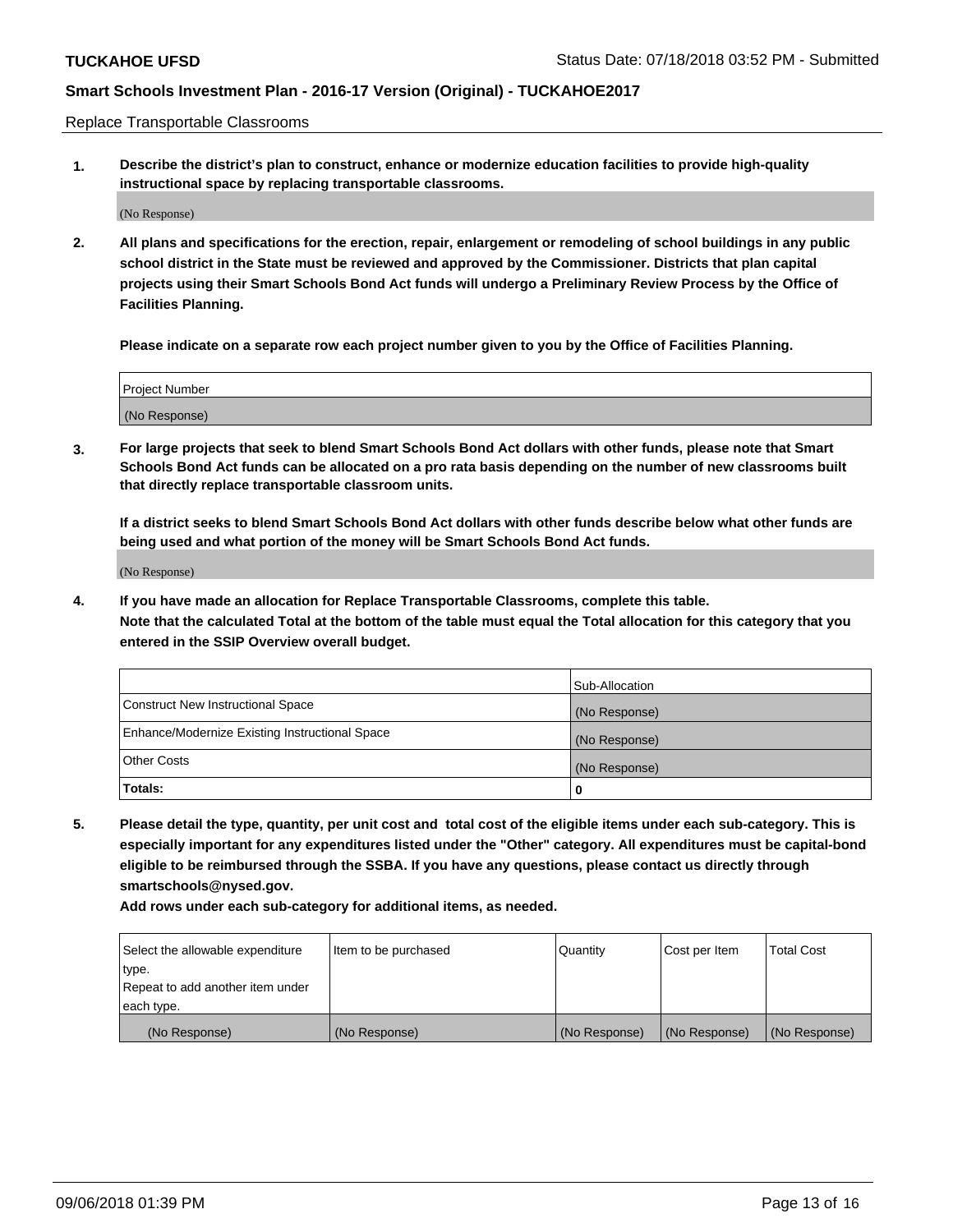### High-Tech Security Features

**1. Describe how you intend to use Smart Schools Bond Act funds to install high-tech security features in school buildings and on school campuses.**

We intend to use the Smart School Bond Act funds to install the following critical high-tech security features in our school buildings: additional security cameras, motion sensors, panic buttons, an entry keypad, and classroom PA devices over VOIP.

**2. All plans and specifications for the erection, repair, enlargement or remodeling of school buildings in any public school district in the State must be reviewed and approved by the Commissioner. Districts that plan capital projects using their Smart Schools Bond Act funds will undergo a Preliminary Review Process by the Office of Facilities Planning.** 

**Please indicate on a separate row each project number given to you by the Office of Facilities Planning.**

| <b>Project Number</b> |  |
|-----------------------|--|
| 66-03-02-03-7-999-BA1 |  |

- **3. Was your project deemed eligible for streamlined Review?**
	- Yes

 $\square$  No

**3a. Districts with streamlined projects must certify that they have reviewed all installations with their licensed architect or engineer of record, and provide that person's name and license number. The licensed professional must review the products and proposed method of installation prior to implementation and review the work during and after completion in order to affirm that the work was code-compliant, if requested.**

By checking this box, you certify that the district has reviewed all installations with a licensed architect or engineer of record.

**4. Include the name and license number of the architect or engineer of record.**

| <i>Name</i>                                | I License Number |
|--------------------------------------------|------------------|
| <b>KG&amp;D Archetects (Russ Davidson)</b> | 198851           |

**5. If you have made an allocation for High-Tech Security Features, complete this table. Note that the calculated Total at the bottom of the table must equal the Total allocation for this category that you entered in the SSIP Overview overall budget.**

|                                                      | Sub-Allocation |
|------------------------------------------------------|----------------|
| Capital-Intensive Security Project (Standard Review) | (No Response)  |
| Electronic Security System                           | 38,695         |
| <b>Entry Control System</b>                          | 4,750          |
| Approved Door Hardening Project                      | (No Response)  |
| <b>Other Costs</b>                                   | 275            |
| Totals:                                              | 43,720         |

**6. Please detail the type, quantity, per unit cost and total cost of the eligible items under each sub-category. This is especially important for any expenditures listed under the "Other" category. All expenditures must be capital-bond eligible to be reimbursed through the SSBA. If you have any questions, please contact us directly through smartschools@nysed.gov.**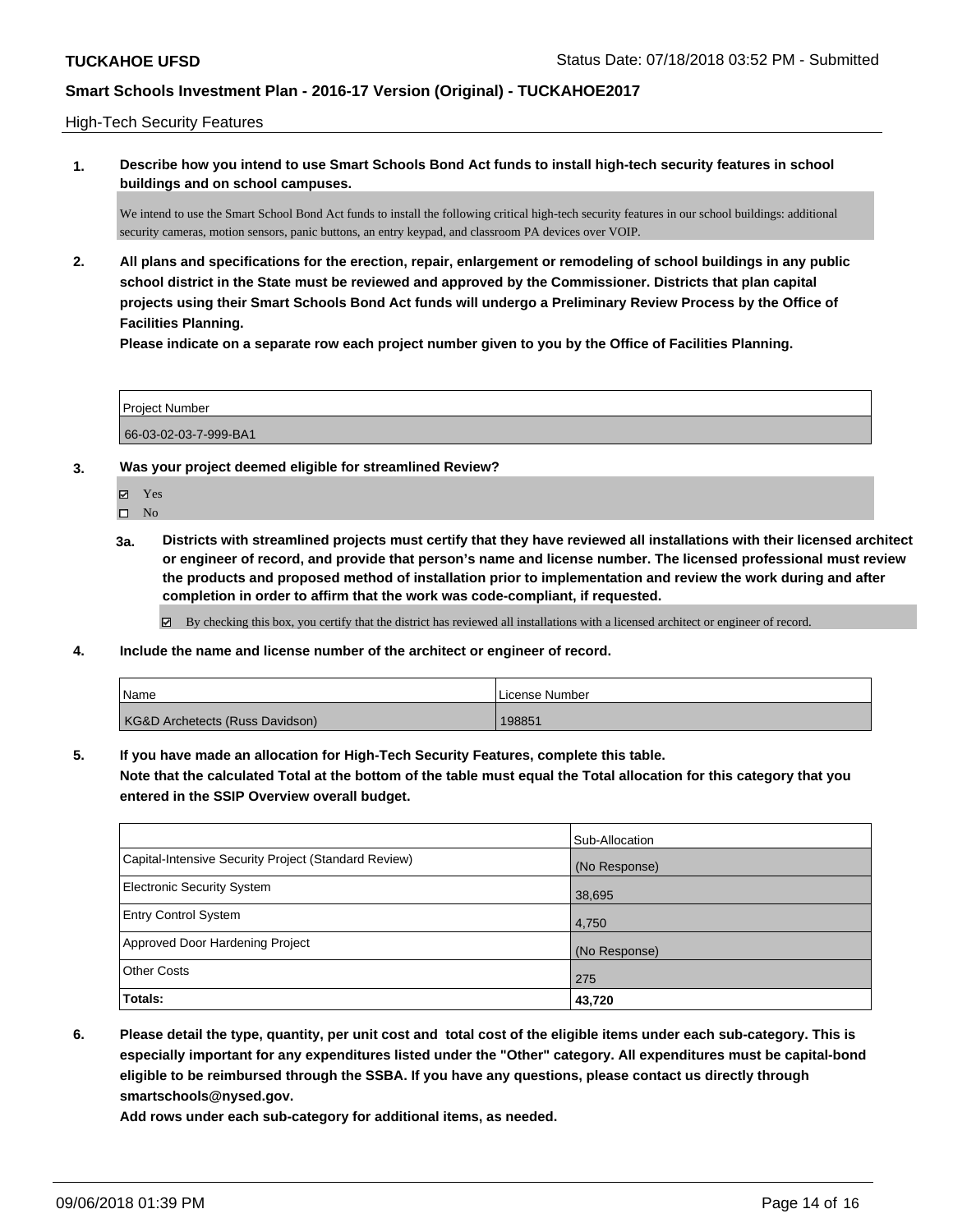# High-Tech Security Features

| Select the allowable expenditure  | Item to be purchased                                                  | Quantity | Cost per Item  | <b>Total Cost</b> |
|-----------------------------------|-----------------------------------------------------------------------|----------|----------------|-------------------|
| type.                             |                                                                       |          |                |                   |
| Repeat to add another item under  |                                                                       |          |                |                   |
| each type.                        |                                                                       |          |                |                   |
| <b>Electronic Security System</b> | <b>HIK Vision security cameras</b>                                    | 14.00    | 377            | 5,278             |
| <b>Electronic Security System</b> | ShoreTel SG50 Appliance                                               | 1.00     | 1,415          | 1,415             |
| <b>Electronic Security System</b> | ShoreTel Rack Mount Tray for SG50<br>Appliance                        | 1.00     | 100            | 100               |
| <b>Electronic Security System</b> | Patch Panel Break-Out Kit for SG50                                    | 1.00     | 190            | 190               |
| <b>Electronic Security System</b> | Shore Phone IP 420 2-Button Display<br><b>Speakerphone Telephones</b> | 54.00    | 135            | 7,290             |
| <b>Electronic Security System</b> | Cat-5E Patch Cables                                                   | 55.00    | $\overline{2}$ | 110               |
| <b>Other Costs</b>                | Shipping                                                              | 1.00     | 275            | 275               |
| <b>Electronic Security System</b> | Labor and Programming for ShoreTel<br>installation                    | 1.00     | 12,576         | 12,576            |
| <b>Electronic Security System</b> | Labor for server migrations and<br>software upgrade                   | 1.00     | 2,996          | 2,996             |
| <b>Electronic Security System</b> | Recorder and POE                                                      | 1.00     | 1,640          | 1,640             |
| <b>Electronic Security System</b> | LAbor for HIK Vision Cameras and<br>Recorder                          | 1.00     | 7,100          | 7,100             |
| <b>Entry Control System</b>       | Panic buttons                                                         | 5.00     | 175            | 875               |
| <b>Entry Control System</b>       | Bosch 8 point expander                                                | 1.00     | 375            | 375               |
| <b>Entry Control System</b>       | Programming of Panic buttons                                          | 1.00     | 3,500          | 3,500             |